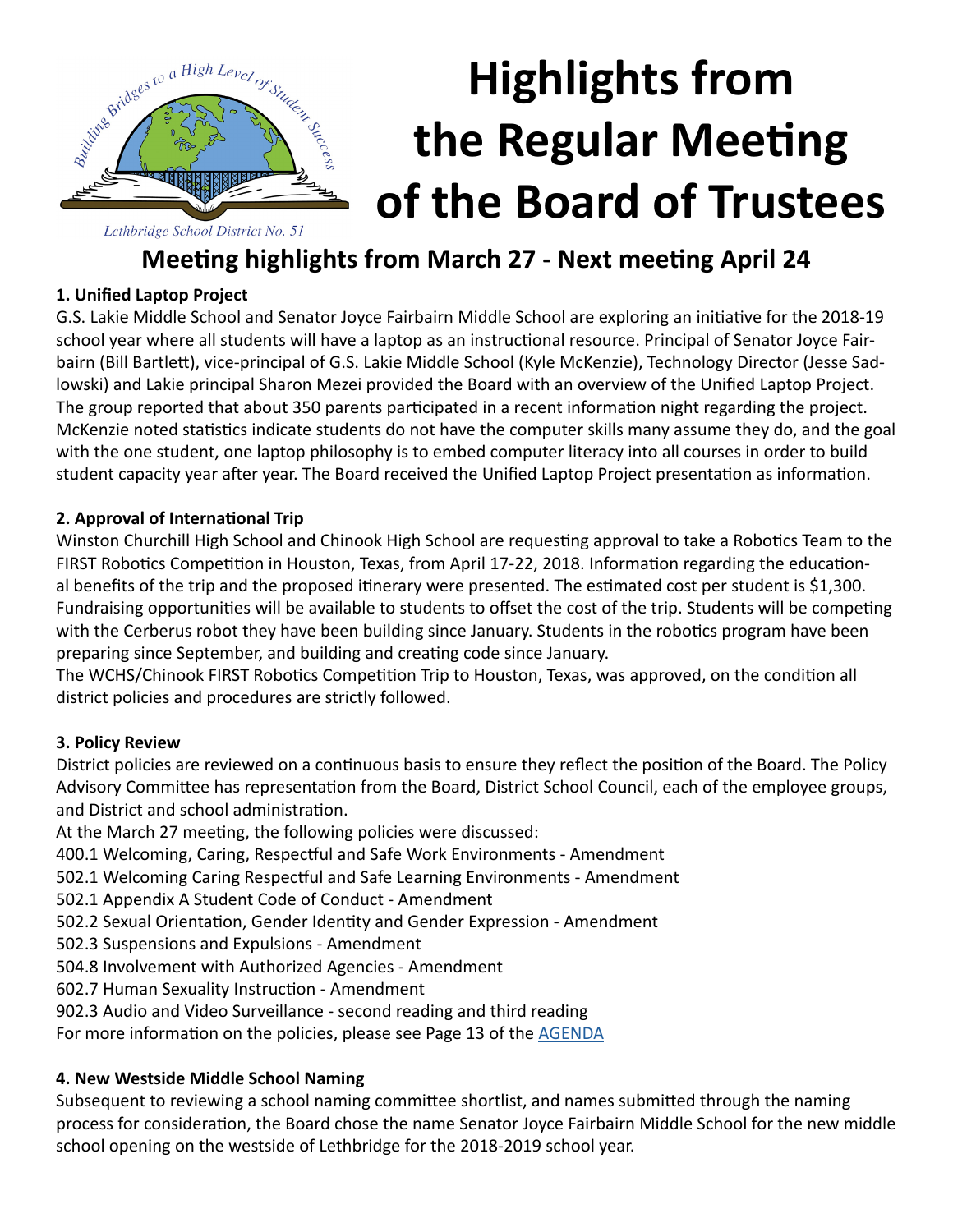#### **4. New Westside Middle School Naming**

Senator Fairbairn's niece, Patricia McCullagh, Ambassador of Canada in Algeria, thanked the District for getting touch for permission to use the name, and noted she felt it was a wonderful idea to name the school after her aunt, Senator Joyce Fairbairn.

The Board approved the name Senator Joyce Fairbairn Middle School for the new westside middle school and will notify Alberta Education.

#### **5. Second Quarter Financial Report**

The 2017-18 Second Quarter Financial Report for the District was provided for review. Director of Finance, Mark De-Boer, was in attendance to respond to any questions trustees had.

The Board received the 2017-18 Second Quarter Financial Report as presented.

For more information concerning the report, please see Page 37 of the [AGENDA](http://www.lethsd.ab.ca/documents/general/2018-03-27%20Board%20Meeting%20Agenda.pdf).

#### **6. Board Budget Beliefs Statement**

During its 2018 Planning Retreat, the Board reviewed the Budget Beliefs Statement that will serve as a guide as the 2018-19 budget is developed.

The Board adopted the Budget Beliefs Statement for 2018-19 as presented.

For more information concerning the report, please see Page 73 of the **AGENDA**.

#### **7. 2019-2021 Capital Plan**

The Executive Summary to the 2018-2019 to 2020-2021 Capital Plan for the District was provided for review. A presentation was provided to Trustees about the Three-Year Capital Plan, on behalf of the Facilities Committee. The 120 page detailed Three-Year Capital Plan is located on the District website under Planning and Reporting, and can be found here: [REPORT](http://www.lethsd.ab.ca/District%20Capital%20Plan.php).

The Board accepted the 2019-2021 Capital Plan as presented.

#### **8. Network Switch Security Upgrade**

The current switches in the schools have reached the end of their life cycle. For security purposes and for network connectivity and capability, it is necessary to replace these switches.

The technology department requested to spend approximately \$110,500 from technology one-time reserves to complete this upgrade.

The Board approved the use of technology department reserves to complete the required Network Switch Security Upgrade with an approximate cost of \$110,500.

#### **9. Breakfast with the Board – Wilson Middle School – April 12, 2018**

Lethbridge School District No. 51 trustees have a long-standing practice of visiting District facilities in order to better understand the operations at each site. Visits by trustees are truly appreciated by staff. On a monthly basis trustees meet with the staff of one district site for a continental breakfast. The informal meeting provides an opportunity for staff to share highlights of their work with trustees. Additionally, trustees can share information about district initiatives and respond to questions staff members may have. Breakfast with the Board has been scheduled at Wilson Middle School on Thursday, April 12, 2018 from 7.30-8 a.m. Following the breakfast, principal Dean Hawkins will provide a tour of the school for trustees. The Board received the report as information.

#### **10. Business Affairs Report**

Christine Lee, Associate Superintendent, Business Affairs, reported Senator Joyce Fairbairn Middle School construction in west Lethbridge is 80-per-cent complete and on target for school opening in September of 2018. There will be a progressive turnover planned for beginning of June to access the school for purposes of fitting up furniture and equipment.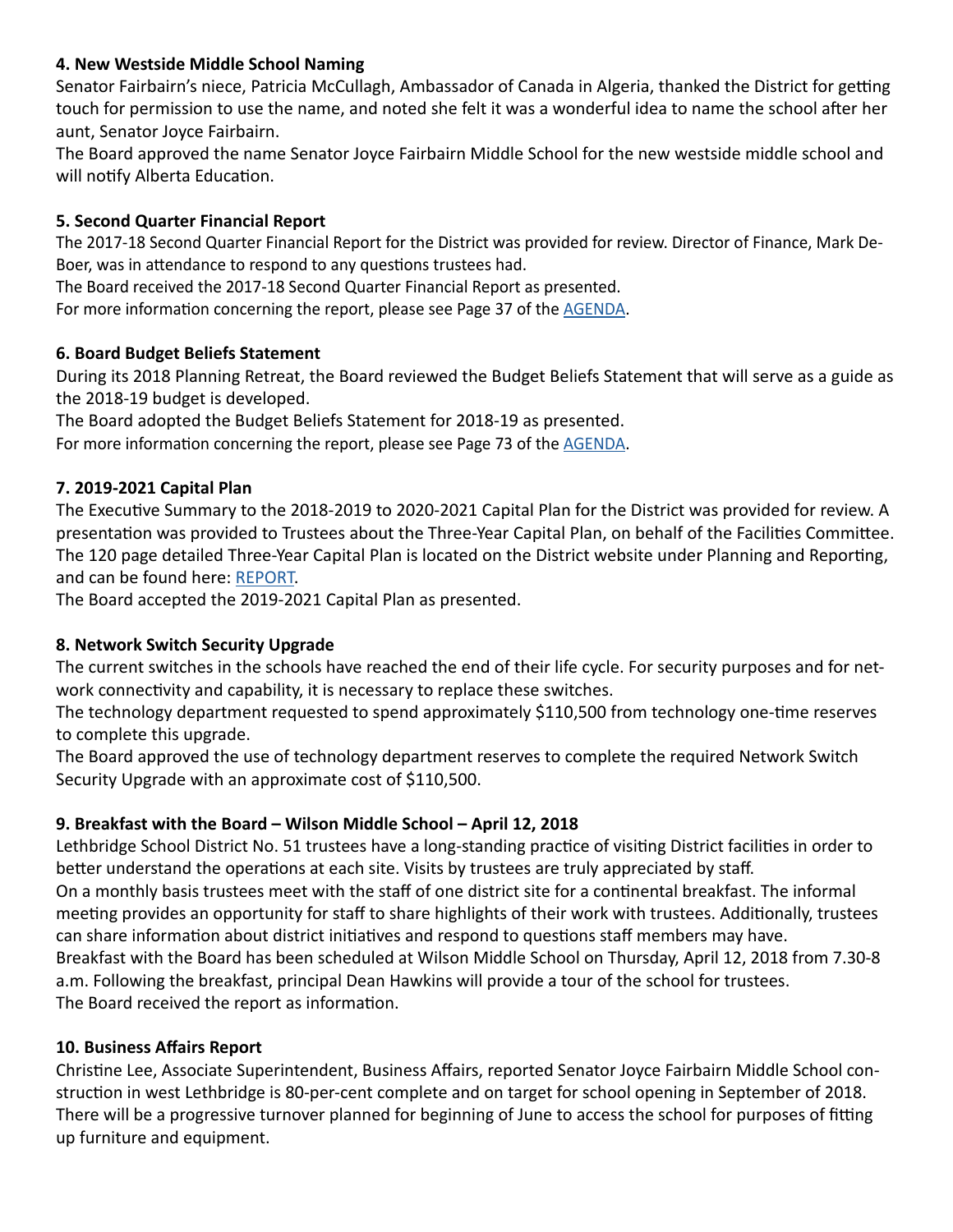#### **11. Human Resources Report**

Rik Jesse, Associate Superintendent, Human Resources, reported Round 1 of the hiring process is now complete. Round 1 included 28 positions posted at 17 schools.

#### **12. Instructional Services Report**

Morag Asquith, Associate Superintendent, Instructional Services, reported discussions are underway to explore the growth and development of Dual Credit courses for District high school students for the 2018-19 School Year.

#### **13. Board Priorities Report**

The Education Centre Leadership Team is committed to keeping the Board informed regarding progress in Board priority areas. An update on progress is provided in the form of a report each month.

The Board received the report as information.

The report can be found on Page 98 of the [AGENDA](http://www.lethsd.ab.ca/documents/general/2018-03-27%20Board%20Meeting%20Agenda.pdf).

#### **14. Acknowledgements of Excellence**

The Board has a long-standing practice of acknowledging the efforts of students and staff whose commitment to excellence has resulted in outstanding achievement. Details of accomplishments of note are provided as information. Congratulations to the following District staff and students:

New Teacher Induction 2016-2017:

Education Centre - Andrea Fox, Keenen Geer, Cheryl Zumbach

Chinook - Deserae Gogel, DeAndra Sullivan

ICSS - Lee-Ann Groenheide, Jaime Hummel

LCI - Jaquelyn O'Sullivan Shaelynn Garner Lance Rosen

WCHS - Matt Gough, Kimberly Hansen, Koreen Klassen, Jonathan Miquel-Alvarez, Katie Nelson, Geoff Waugh, Cale Wright

Gilbert Paterson - Martin Bazin, Jenna Konschuk, David Mansbridge

G.S. Lakie - Tanner Bexson, Michele Loman, Miranda Mackenzie, Nicholas Rickards, Sarah Williamson, Daniel Yaretz

Wilson - Jessica Gunderson, Annalee Hamilton, Kelsey Kydd, Yvette Lowen Cason Machacek, Sam Pater Coalbanks - Tamara Constantine, Kristin Kobbert

Ecole Agnes Davidson - Chris Firth, Annette Lachman, Brianna Richards, Meagan Thorlakson

Fleetwood Bawden - Ali Koganow, Jacqueline Mcneill, Cole Olson

Sharla Statham Ciona Thompson

Galbraith - Taylor Bourassa

General Stewart - Aimee Omit

ICES - Kristy Dekens, Tracey Driedger

Lakeview - Alex Funk, Mike Greeno ,Stephanie Welch

Mike Mountain Horse - Rita Malek

Nicholas Sheran - Dawn Blankenstyn, Mallory Finnie, Melanie Hawkins, Elizabeth MacMillan

Park Meadows - Danielle Fischer, Stacey Hegland, Amanda Krawchuk

Senator Buchanan - Sarah Delong, Sally Leung

Westminster - Megan Lewi

Senator Buchanan staff member, Erin Vogel received her certification for Brain Story.

Chinook student Noah Higgins was named the Junior Male Athlete at the 2017 Lethbridge Sport Council Achievement Award.

Wilson Middle School Grade 7/8 band students with Mr. Conrad earned SUPERIOR (the highest score possible) at the Alberta International Band Festival.

Chinook High School curling team earned Bronze at Provincial Championships. Team members are Hannah Terry, Kalli Hansen, Ben Townley, Zack Robinson, Jasmyn Mears, and Braden Austin.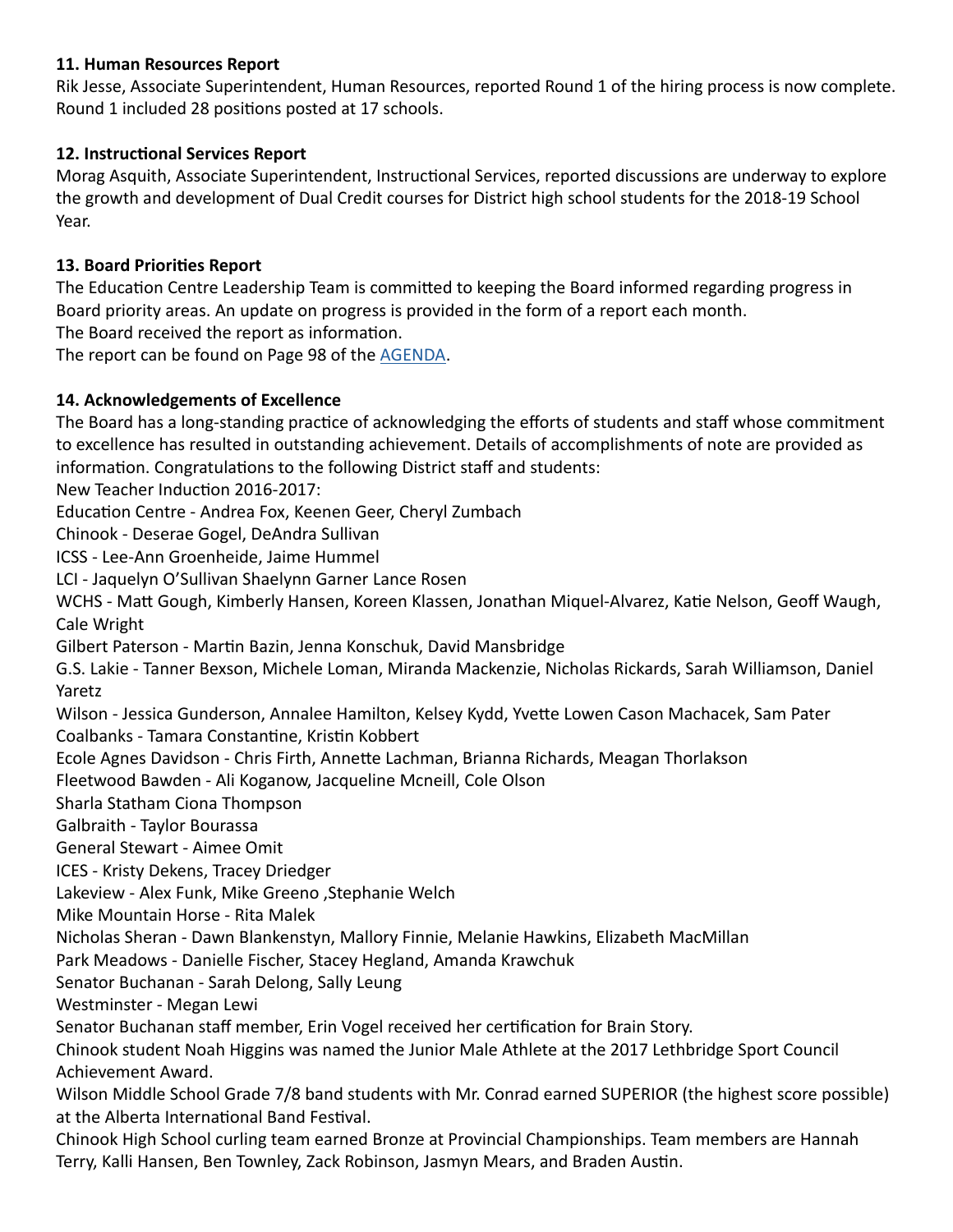#### **14. Acknowledgements of Excellence**

District students Hayden Van't Land (ICES), Jenna Seely (Agnes Davidson), Abby Worthington and Emily Woods (Nicholas Sheran), Abigail Wittke (Fleetwood Bawden), Phoenix Reimer (Westminster), and Sirrah Harris (Galbraith) have just completed a very successful season as members of the Lethbridge Football Club U11 Chargers. They were undefeated and won gold in two tournaments, and this past weekend they played hard and showed a lot of heart playing one age level up at provincials, narrowly missing semi-finals and finishing 8th in the province. Laila Leavitt (Coalbanks) and Liv Norrie (Probe) were "call ups" from the LFC U10 team who joined the Chargers for provincials.

Churchill Grade 12 student Shannon Morgan was selected to attend Rotary International's Adventure in Citizenship taking place in Ottawa April 29 to May 2, 2018 with a full sponsorship from the Rotary Club of Lethbridge East.

Churchill Grade 10 students Rebecca Avileli and Tianna Westling have been accepted to attend RYLA (Rotary Youth Leadership Awards) leadership camp in Chestermere from May 10 – 13, 2018 with full sponsorship from Rotary Club of Lethbridge East.

Churchill Grade 10 student Kendra Dawson participated in a Tall Ship Deployment with the Sea Cadets in Victoria March 11-17.

Churchill Grade 12 student Madi Clermont has been cast in Grande Prairie's "Broadway Live Broadway" fall production of The Hunchback of Notre Dame – The Disney Musical, starting September 2018.

Congratulations to Dianne Violini from Churchill on her 40th qualification to the Canadian Masters Bowling Championship. Dianne bowled successfully in 6 Provincial Qualifying events this year to make the Alberta Ladies Team. She will compete in Thunder Bay June 30-July 4.

#### **15. Snacks with the Superintendents – LCI – April 17, 2018**

At the beginning of each school year, Executive Council members are designated as school liaisons for each of the District schools. As a liaison, the Executive Council members represent the District at school functions. It has also been a long-standing practice for Executive Council members to visit schools and classrooms on a regular basis, observing first-hand the activities that take place in the school. Visits by Executive Council members are appreciated by staff.

On a monthly basis Executive Council as a whole meets with the staff of one school for snacks. The informal meeting provides an opportunity for staff to share highlights of their school.

Additionally, Executive Council members can share information about district initiatives and respond to questions staff members may have.

All the staff of LCI have been invited to have Snacks with the Superintendents on Tuesday, April 17, 2018 beginning at 11:50 a.m.

The Board received the report as information.

#### **16. Board Budget Committee**

The committee reviewed budget assumptions developed to date for the 2018-2019 budget, among other budget-related topics. The assumptions included enrollment projections, staffing and benefit costs and economic indicators.

#### **17. Community Engagement Committee**

The committee discussed the success of the ICE Scholarship Breakfast, reviewed feedback which was received as a result of Town Hall 2018 and discussed the details surrounding a realtor luncheon set for May 23, 2018.

#### **18. District School Council**

Presentations included: Middle/High: Career Development – transitions – school to work/school to school and Elementary: Update on numeracy and literacy; How to choose level appropriate books for your children.